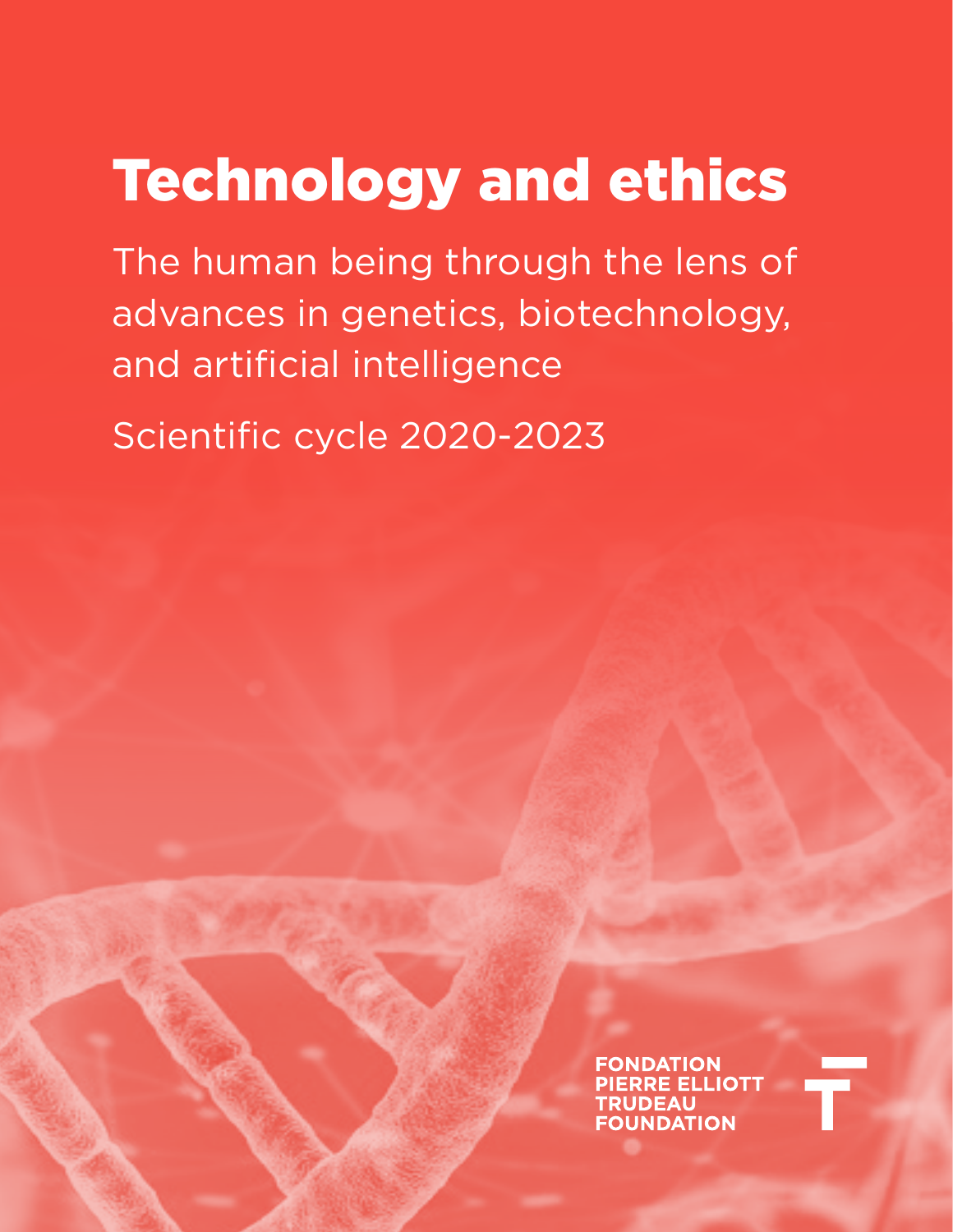## Table of Contents

| The human being through the lens of advances in genetics,                |    |
|--------------------------------------------------------------------------|----|
| 1. Towards a "geneticization" of society?                                | 2  |
| 2. Using genetic engineering to manipulate living organisms. 4           |    |
| Shaping nature by means of gene drive engineering?                       |    |
| Is human genome editing acceptable?                                      | -5 |
| How should human genome editing be regulated in Canada<br>and worldwide? | 6  |
| 3. The application of artificial intelligence in health care:            |    |
| A dehumanization of care?                                                |    |
| <b>Conclusion</b>                                                        | 9  |

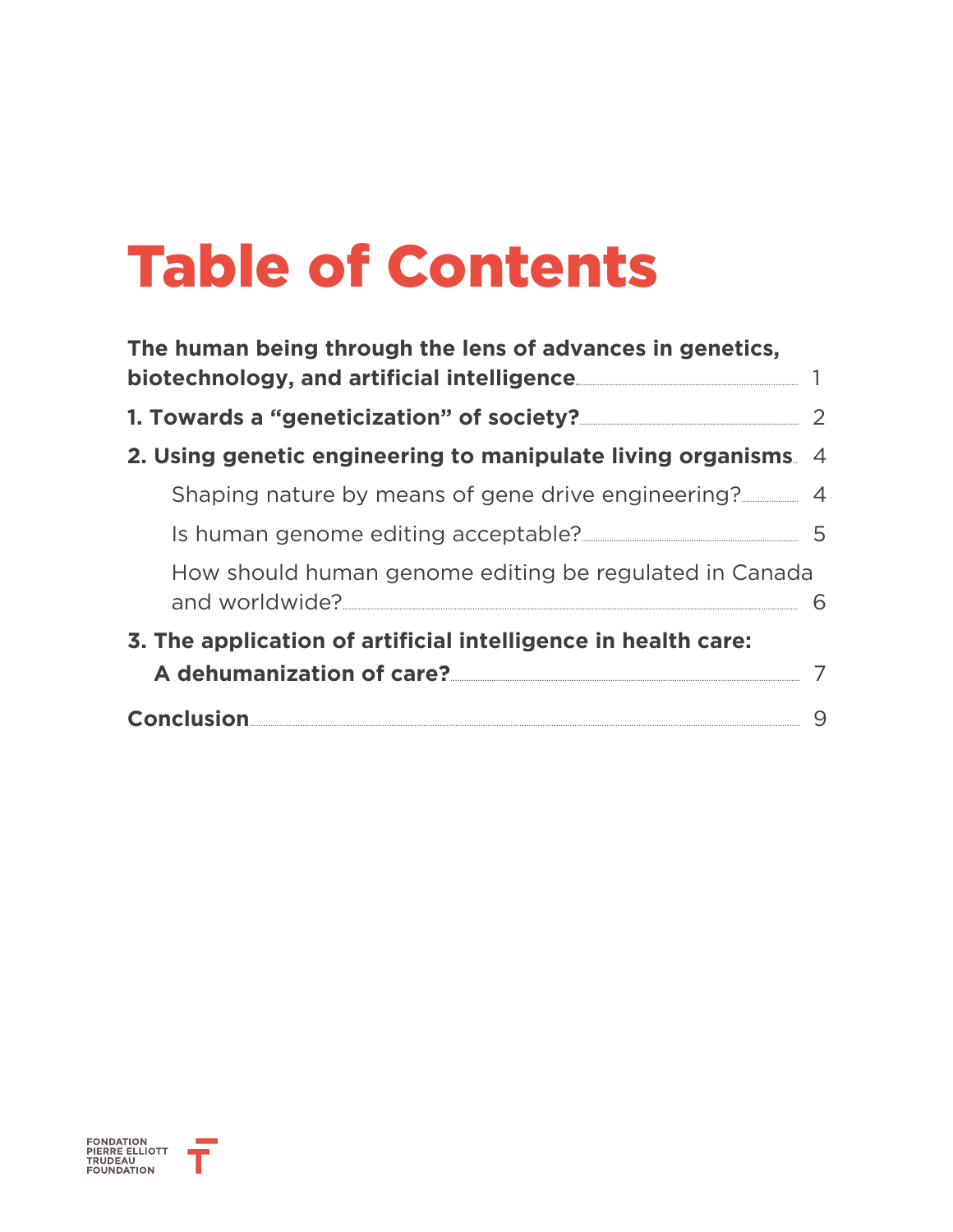# <span id="page-2-0"></span>Technology and ethics

The human being through the lens of advances in genetics, biotechnology, and artificial intelligence

Technology is a fundamental feature of humanity. Its impact on our lives at the beginning of the 21st century seems greater than ever. Our entry into the digital age has brought rapid and profound changes and breakthroughs on many levels in our individual and collective lives. At the same time, major advances have been made over the past 30 years in the areas of biotechnology and the life sciences, including, for example, genetically modified organisms, cloning, artificial organs, assisted reproductive technology, and technologies for sequencing and editing the human genome. These developments bring new social challenges and confront us with ethical dilemmas. Technologies such as human genome editing, for example, have the potential to cure serious diseases or save lives, but could also lead to new forms of social inequality and may have unforeseen negative consequences for humanity in the long term. How can inventions such as these be managed to enable us to take advantage of the benefits they can bring while mitigating their risks? As technological advances seem to continually push back the boundaries of

the possible, this type of question has become increasingly important in today's societies.

Aware of the major issues raised by contemporary technologies, the Pierre Elliott Trudeau Foundation will focus on the theme of "Technology and ethics" in its cycle of leadership programs beginning in 2020-2021. While these programs aim to train our Scholars to become engaged leaders in their communities and around the world, it is essential that these emerging leaders understand the ethical issues that are raised by contemporary technologies and that they are equipped to face the challenges these technologies pose. Our 2020 Scholars, Fellows, and Mentors will particularly focus on developments in biotechnology and on the incorporation of artificial intelligence into health care. How is humanity shaped by advances in these areas, and, in turn, how can we shape them on the basis of ethical principles? This is the core question that will direct our scientific cycle, including our Institutes for Engaged Leadership in 2020- 2021.

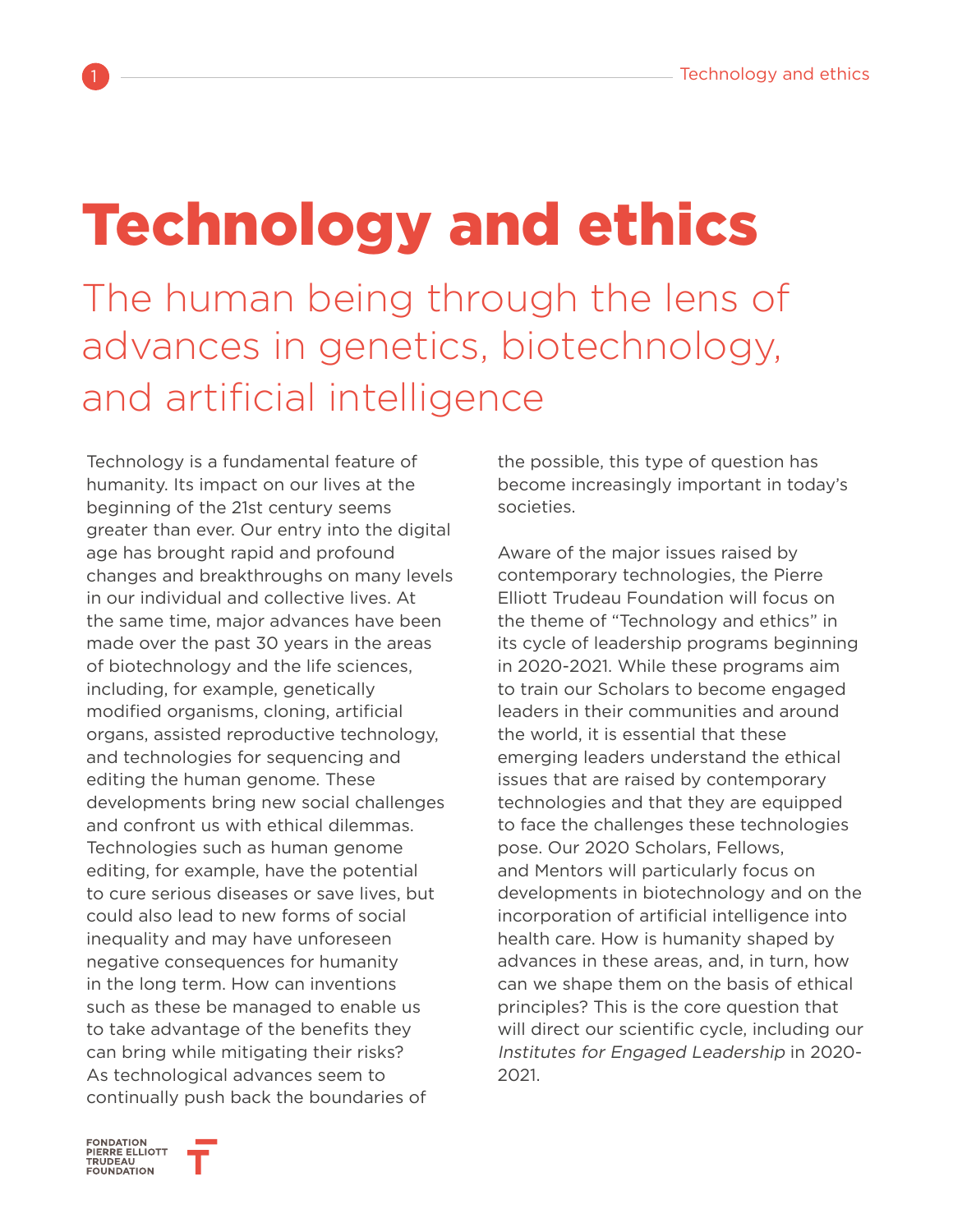This paper focuses on three areas of technological application that will be examined in light of the issues referred to above: genetic testing, human genome editing, and the incorporation of artificial intelligence into health care.

#### **Towards a "geneticization" of society? 1**

Since the completion of the Human Genome Project in 2003, which has given us an understanding of the human genome pattern, genome sequencing technologies have become more efficient and less expensive.<sup>1</sup> It has therefore become easier to explore an individual's genome and to identify genes or sequences responsible for certain diseases. $<sup>2</sup>$  In recent years,</sup> researchers have also become interested in the complex relationships between human genes and the environment. They have focused on genes that may increase the predisposition to certain diseases as well as looking at environmental and behavioral conditions that could prevent such predispositions from being expressed. $3$ 

In the wake of these scientific and technological developments, Western societies have witnessed the development of a market for genetic tests, including over-the-counter tests. More than 30,000 genetic tests are currently available.4 For a few hundred dollars, private companies offer tests that can paint a picture of the risks of developing certain diseases and inform consumers about their heredity. Some companies go beyond heredity and predisposition to disease, offering to interpret the various potential capabilities

(such as athletic abilities) of a person based on their genetic analysis. For some analysts, such as Timothy Caulfield, a 2013 Fellow of the Pierre Elliott Trudeau Foundation, these developments reflect the "massive emphasis" placed on genetics by society over the last twenty years.<sup>5</sup>

Other researchers echo this sentiment, criticizing the current trend towards "geneticization," or the tendency to focus on the genetic determinants of our health or identity as individuals, to the detriment of social, economic, and environmental factors that affect the human condition.<sup>6</sup> Professor Kim Tallbear, a 2018 Fellow of the Pierre Elliott Trudeau Foundation, expressed a similar perspective in her critical analysis of the concept of "indigenous DNA" that is used in the study of the genetics of human populations and in the genetic ancestry testing industry.<sup>7</sup> Going against a biological conception of indigenous identity and the idea that it can be "proven" by a genetic test, she has demonstrated that the composition of this identity is much more complex and involves social factors.

Moreover, one of the major ethical issues raised by genetic testing – and the collection of genetic information in general<sup>8</sup> – is the confidentiality of the information gathered. According to the Genetic Discrimination Observatory, "The quality and scope of privacy policies and security features of private DTC-GT [Direct-to-consumer genetic testing] companies' genetic databases are highly variable and consumers are not always informed of applicable limitations."9 It

<span id="page-3-0"></span>

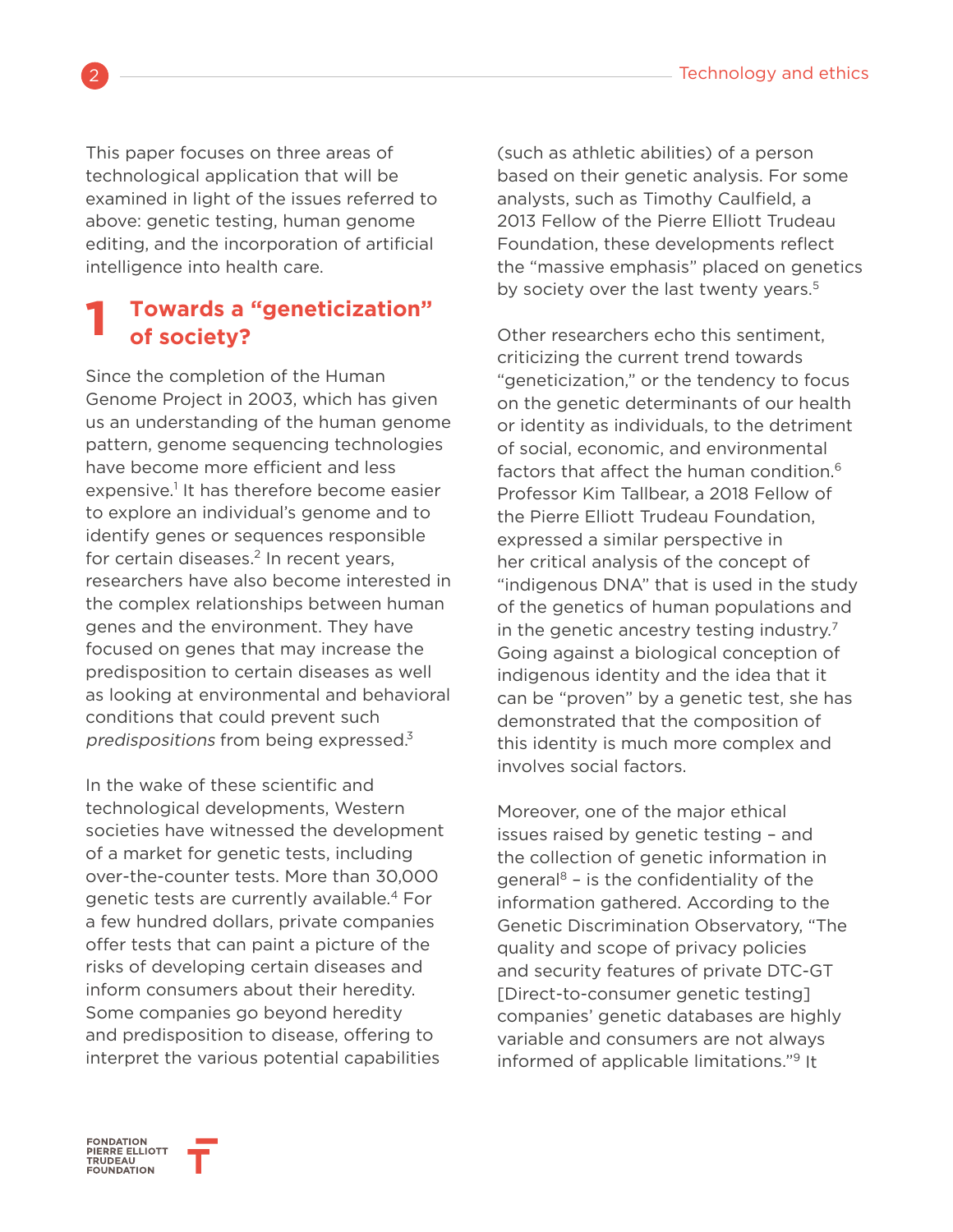can prove very difficult to maintain a minimum level of control over your data and the way it will be used.<sup>10</sup> And when personal genetic data is shared with third parties, such as insurance companies or employers, these third parties may treat the individual concerned differently on the basis of their genetic characteristics. The typical scenario of this nature relates to the possibility of an insurer using an individual's genetic profile to calculate their insurability.<sup>11</sup> How and to what extent can we mitigate the risks of genetic discrimination, namely the "denial of rights, privileges, or opportunities on the basis of information obtained from geneticallybased diagnostic and prognostic tests"?<sup>12</sup> Are the existing regulations sufficient?

In Canada, the Act to Prohibit and Prevent Genetic Discrimination came into force in May 2017. This law prohibits obliging a person to undergo genetic testing or to report results of testing as a prerequisite for the provision of goods and services. It also amends the Canadian Human Rights Act to prohibit discrimination based on a person's genetic characteristics. In December 2018, however, the Court of Appeal of Quebec ruled that the law was invalid because it did not fall within federal jurisdiction.<sup>13</sup> The Canadian Coalition for Genetic Fairness has lodged an appeal against this decision to the Supreme Court, which will decide the case in the coming months.

Recent developments in prenatal genetic testing have also raised important questions. Since 2011, a new non-invasive prenatal test (NIPT) to screen for Down

syndrome has been offered to pregnant women during the first trimester of pregnancy. Consisting of a simple maternal blood test, this is a more reliable technique that is safer for the fetus, and can be used earlier in pregnancy than the method previously used for this type of genetic screening. Some experts believe that these features, combined with the commercial interests backing the routinization of the NIPT, may put more pressure on women, who are left with the moral burden of deciding whether or not to accept the test, but are not always properly informed about this decision by medical staff.<sup>14</sup> Moreover, the number of conditions that can be detected by the NIPT is continually increasing, so that the test should soon be capable of offering a wide range of genetic information about the fetus. It is important to consider whether the ability to obtain an increased amount of genetic information about a fetus is a positive development, from both individual and societal perspectives. To what extent should we protect the right of pregnant women to choose not to be informed of the likelihood that their fetus has atypical genetic conditions? At the societal level, is it not possible that prenatal genetic screening encourages eugenics?

For some analysts, genetic tests, along with the "genetic understanding of health" that they shape, reflect our society's focus on individual responsibility and productivity. In the words of Roxanne Mykitiuk, "with genetic tests marketed as a kind of health-risk kit, individuals are being called upon to undertake self-surveillance in the name of reducing the burden of

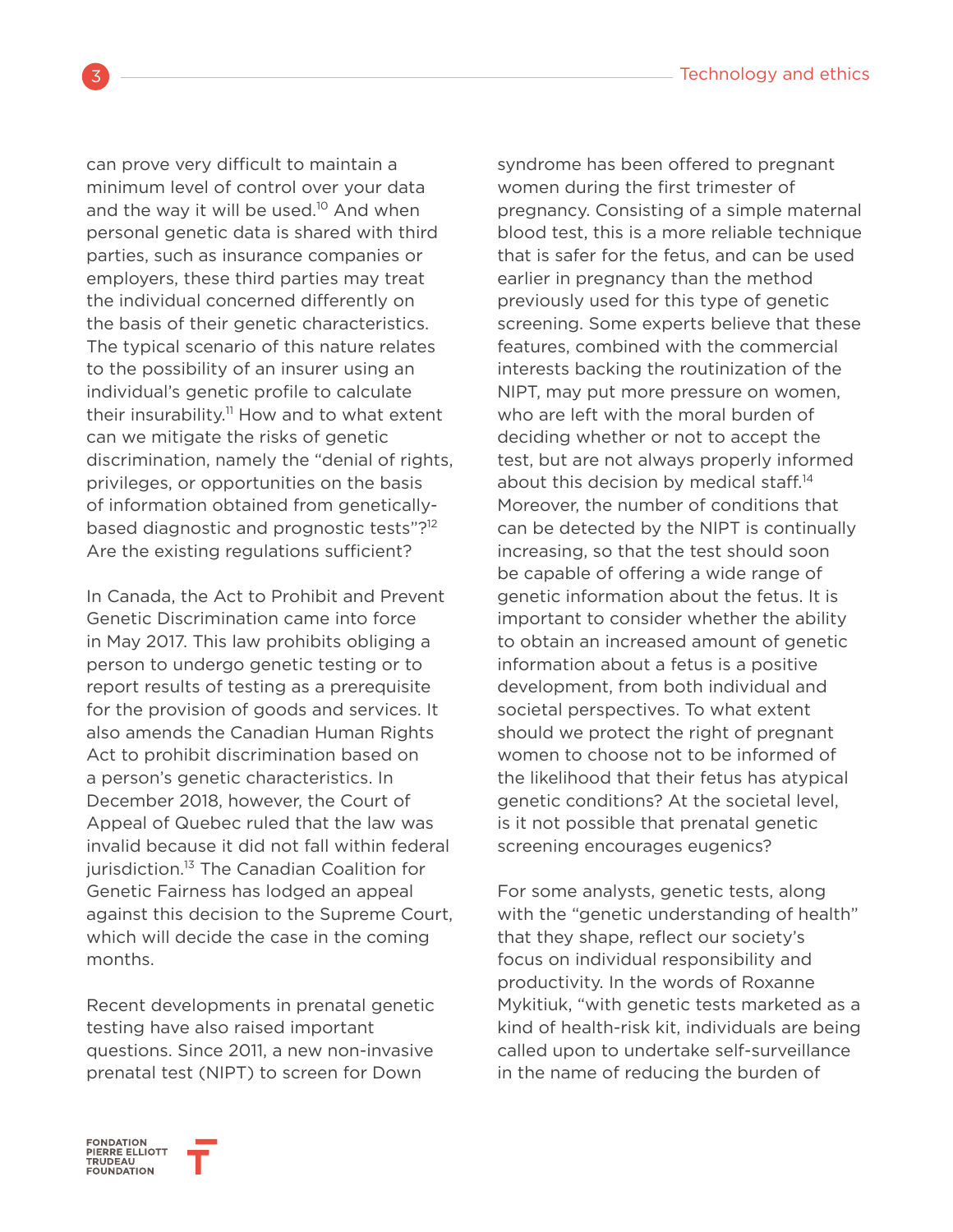<span id="page-5-0"></span>disease on themselves and on society as a whole," and in doing so to maintain a "disciplined order of productive citizens."15

#### **Using genetic engineering to manipulate living organisms 2**

Genome sequencing technologies and thedevelopment of knowledge in the field allowed scientists as early as the 1970s to begin to undertake genetic manipulation by moving DNA molecules from one living organism to another.<sup>16</sup> This laid the foundations of the modern biotechnology industry. Research within this industry has gradually led to the development, in the 1980s, 1990s, and 2000s, of genetically modified organisms (GMOs) in plants and a number of animal species (such as salmon) with the intention of improving their characteristics and advantages in terms of production, marketing, and human consumption.

More recently, in 2012, the invention of a new genome editing tool called CRISPR-Cas917 marked a major and even revolutionary advance in biotechnology and biomedicine. The CRISPR-Cas9 molecular complex makes genome editing much more accurate, faster, and less expensive than previous genome editing techniques, so that DNA modification has become easier than ever before.<sup>18</sup> Use of the CRISPR-Cas9 "molecular scissors" has therefore quickly become popular among scientists in various fields of research related to the biological sciences and medicine, but not without raising a host of ethical, social, and political issues.

#### **Shaping nature by means of gene drive engineering?**

Among scientists seeking to develop applications based on the CRISPR-Cas9 genome editing tool, some have recently been testing a technique known as "gene drives," aimed at increasing control of species that pose a threat to humans. This technique involves the introduction of hereditary gene mutations into a species; the mutation is designed to propagate within the species more efficiently than is the norm.<sup>19</sup> Gene drive techniques could be used to eradicate or reduce insect populations that carry diseases (such as malaria, Lyme disease, or Zika virus), to control invasive species (such as rats), and to eliminate pesticide resistance in pest populations.<sup>20</sup>

Scientists are working with Target Malaria, an international non-profit research consortium, to find ways to use gene drive techniques to fight malaria in Africa.<sup>21</sup> Internationally, the eradication of malariatransmitting mosquitoes could save a million lives annually.<sup>22</sup> The technology is not yet ready to be used in this way, but in three years or so, once tests have been carried out safely in the wild, it could be at implementation stage (so far tests have only been conducted in laboratory conditions).

Gene drive technology clearly has its risks. The elimination of a species from the food chain could have unforeseen consequences within ecosystems. The parasites or viruses that we are trying to eliminate may actually become more virulent and use other species as carriers. Some bioethicists

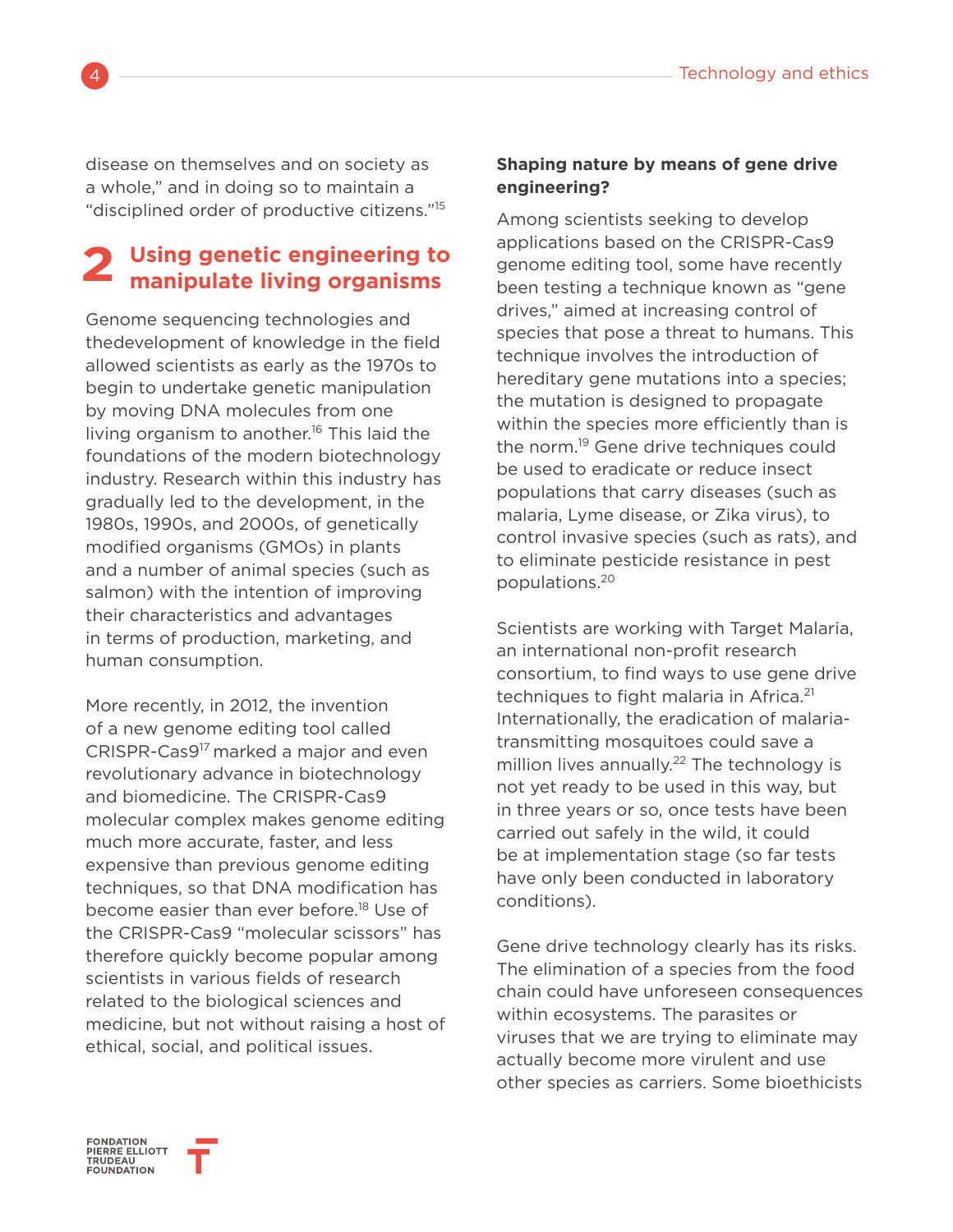<span id="page-6-0"></span>believe that, "This technology has the potential to be immensely powerful and to change the course of things that we may not be able to predict."<sup>23</sup> Others are concerned there is a risk that gene drive engineering could be used to make weapons by designing mosquitoes that can inject toxins.<sup>24</sup>

In view of the significant risks of gene drive engineering, are we misguided in attempting to develop this technology? Or should we accept that the potential benefits – especially the possibility of saving the lives of millions of people – outweigh the risks and justify this intensification of the human impact on the environment? In addition to these fundamental ethical issues, the implementation of gene drive engineering could pose future complications in terms of governance: Who should have the authority to make decisions on the use of gene drive, who should be part of the decision-making process, and who will regulate the use of this technology? We should not overlook the fact that one country's decision to use gene drive engineering could have consequences for neighboring countries, since the species modified using this technique are mobile across borders.<sup>25</sup> UN Member States have therefore begun to hold discussions during a series of meetings on biodiversity to consider measures to be taken concerning gene drive engineering and, in 2016, rejected the proposal of a moratorium.<sup>26</sup>

#### **Is human genome editing acceptable?**

The advent of CRISPR-Cas9 technology particularly raises hopes regarding its therapeutic potential in humans. Since it allows precision manipulation of individual genes, this technology could prevent, slow down, or cure diseases with a genetic basis, including cancer and diseases such as cystic fibrosis, asthma, or diabetes.<sup>27</sup> "Somatic" gene therapies, that is, those targeting the non-reproductive cells, are under development in laboratories around the world and clinical trials are also underway. According to experts, however, a number of technical obstacles make this type of gene therapy not yet ready for safe use in patients.<sup>28</sup> One such complication is that, given our current levels of understanding, the modification of a gene to cure a disease could in fact trigger another disease, since a number of genes have more than one function.<sup>29</sup>

As well as its use in somatic therapies, CRISPR-Cas9 can be used to modify the DNA of germ cells, or reproductive cells. In contrast to somatic modifications, the editing of germ cells, whether of spermatozoa, ova, or embryos, entails the transmissibility of genetic modifications to human offspring. Genome editing of the germline has become particularly controversial in recent years because these manipulations have the potential to affect the genetic makeup of humanity and because of the lack of knowledge of possible risks for future generations. However, both somatic and germline therapies have the potential to be used for the treatment and prevention of

ONDATION PIERRE ELLIOTT<br>TRUDEAU<br>FOUNDATION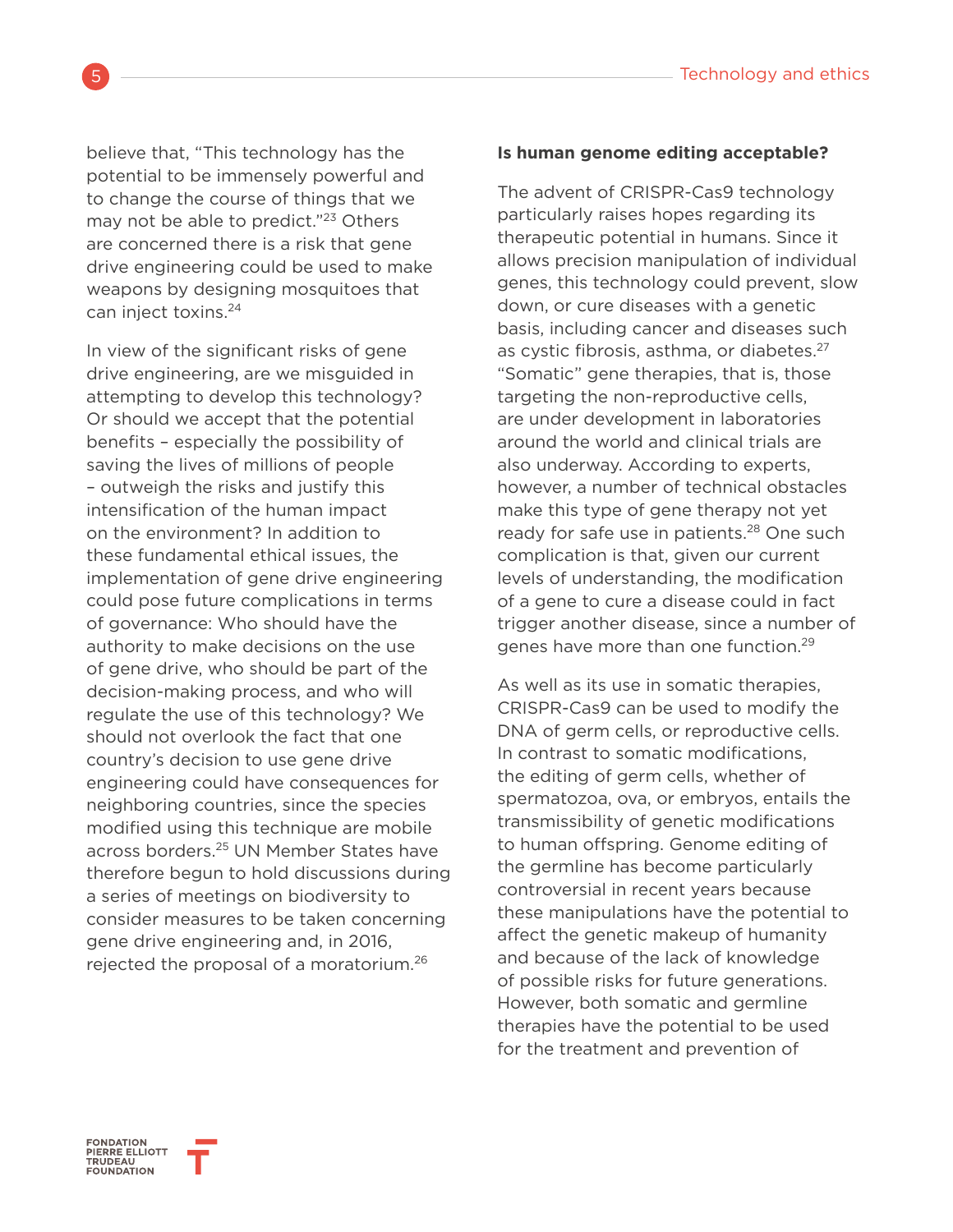<span id="page-7-0"></span>disease as well as for the enhancement of non-pathological traits, such as physical appearance, athletic ability, or cognitive ability.<sup>30</sup>

Some bodies, such as the US National Academy of Sciences, make a clear distinction between the use of genetic modification for therapeutic purposes as opposed to using it for enhancement, recommending greater caution (as well as displaying greater concern) about the use of the technologies for reasons of enhancement.<sup>31</sup> Nevertheless, this approach raises a fundamental question: Where do we draw the line between the two types of use? For some, including Professor Sheila Jasanoff, who specializes in science and technology, the distinction between the treatment of disease and genetically engineered enhancement is problematic. "But how do we know what illness is?" Jasanoff asks, emphasizing that, "Over human history, we've tried to cure conditions that you and I today would say are not sickness."32 With this perspective in mind, we should be ready to consider the risk that these new possibilities of modifying the human genome, even for purposes considered to be "therapeutic," may eventually place individuals under social pressure to conform to certain genetic norms, while encouraging inequality and discrimination against people whose characteristics do not meet these norms. Does this scenario not begin to resemble eugenics?

The issue of access to genetic modification technologies also raises questions relating to social justice. Once the

technology is ready to be used clinically (currently it is essentially only employed in research contexts), it may be the case that, like other technologies, it will only be accessible to the richest, thereby aggravating social inequalities and marginalization.

#### **How should human genome editing be regulated in Canada and worldwide?**

The controversy surrounding genome editing of germ cells was heightened by the revelation in 2015, and more recently in November 2018, of scientific studies in China, where researchers made genetic modifications to human embryos.<sup>33</sup> While the 2015 studies were conducted on nonviable embryos, the 2018 study went further, with the researcher using viable embryos that he later implanted in women, one of whom gave birth to twins.<sup>34</sup> The genome of these "CRISPR babies," as they have been called, was modified to immunize them against the HIV virus. The news of this genetic manipulation, which was conducted with a view to prevention despite a lack of knowledge about the long-term effects of this intervention, has provoked global outrage, including within the scientific community, which considered that the researcher in question had demonstrated a serious breach of ethics by overstepping global scientific standards for the responsible use of genome editing. $35$ 

How can we avoid irresponsible use of human genome editing at a global level? Since the 1990s, and increasingly since 2015, many national and international bodies have formulated guidelines for human genome editing.<sup>36</sup> Most of these

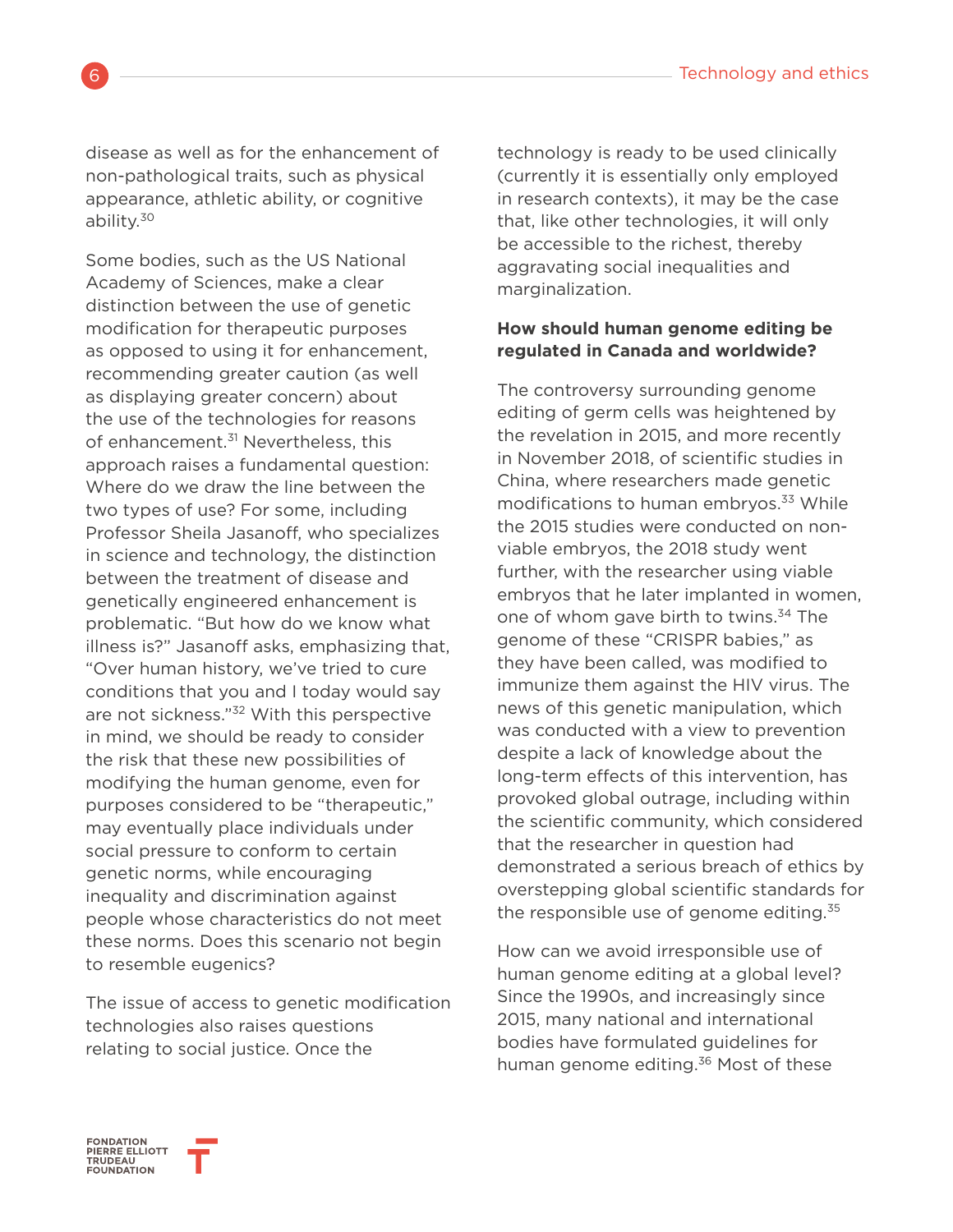<span id="page-8-0"></span>support germline editing for purposes of research and the advancement of knowledge but prohibit it for reproductive purposes in a clinical context.<sup>37</sup> This approach seems to have the approval of a number of scientists.<sup>38</sup> Nevertheless, in the light of the Chinese "CRISPR babies," we may need to consider the case for better regulation of human genome editing on national and international levels. Is it possible to harmonize national frameworks for legislation and standards in an attempt to avoid a form of social dumping in genetic engineering?

In Canada, there are no specific regulations or guidelines for somatic editing of the human genome for therapeutic purposes, but germline editing is prohibited under criminal law by the Assisted Human Reproduction Act (2004).39 Many experts believe that Canada's human genetic engineering regulations are inadequate and should be reviewed and potentially revised to take into account the technological advances of recent years and the ethical, legal, and social implications of these technologies.<sup>40</sup> Another question for consideration is the role of the public in discussions and reflection on these issues. How can we encourage informed and democratic public debate on human genome editing and its possible applications in the field of medicine?

#### **The application of artificial intelligence in health care: A dehumanization of care? 3**

Progress in the field of artificial intelligence (AI) has gathered speed over the past decade. The term AI refers to the range of technologies that draw on large sets of numerical data in order to simulate certain functions of human intelligence, such as learning, reasoning, and interaction.<sup>41</sup> Machine learning underpins most existing AI applications.

In the coming years, AI will increasingly play a key role in the areas of human health and biotechnology.<sup>42</sup> Research in biotechnology (and especially the discovery of new drugs) $43$  is also increasingly dependent on AI technologies to process and explore big data stored in databases.44 Moreover, major technology companies such as Google, Microsoft, and IBM are investing in the development of AI for health care and medical research.

There are many opportunities for AI in the healthcare industry, including medical research, the detection of disease, the management of chronic disease, and the delivery of health services.<sup>45</sup> Similarly, the use of AI to detect diseases such as breast and skin cancer has recently shown promising results, suggesting that these diseases may soon be diagnosed more quickly and more accurately than is currently possible.46 AI could also assist in medical decisions about the treatment of various conditions through the use of tools to analyse clinical data and data generated by scientific research.<sup>47</sup> There are in fact already several tools that use AI to provide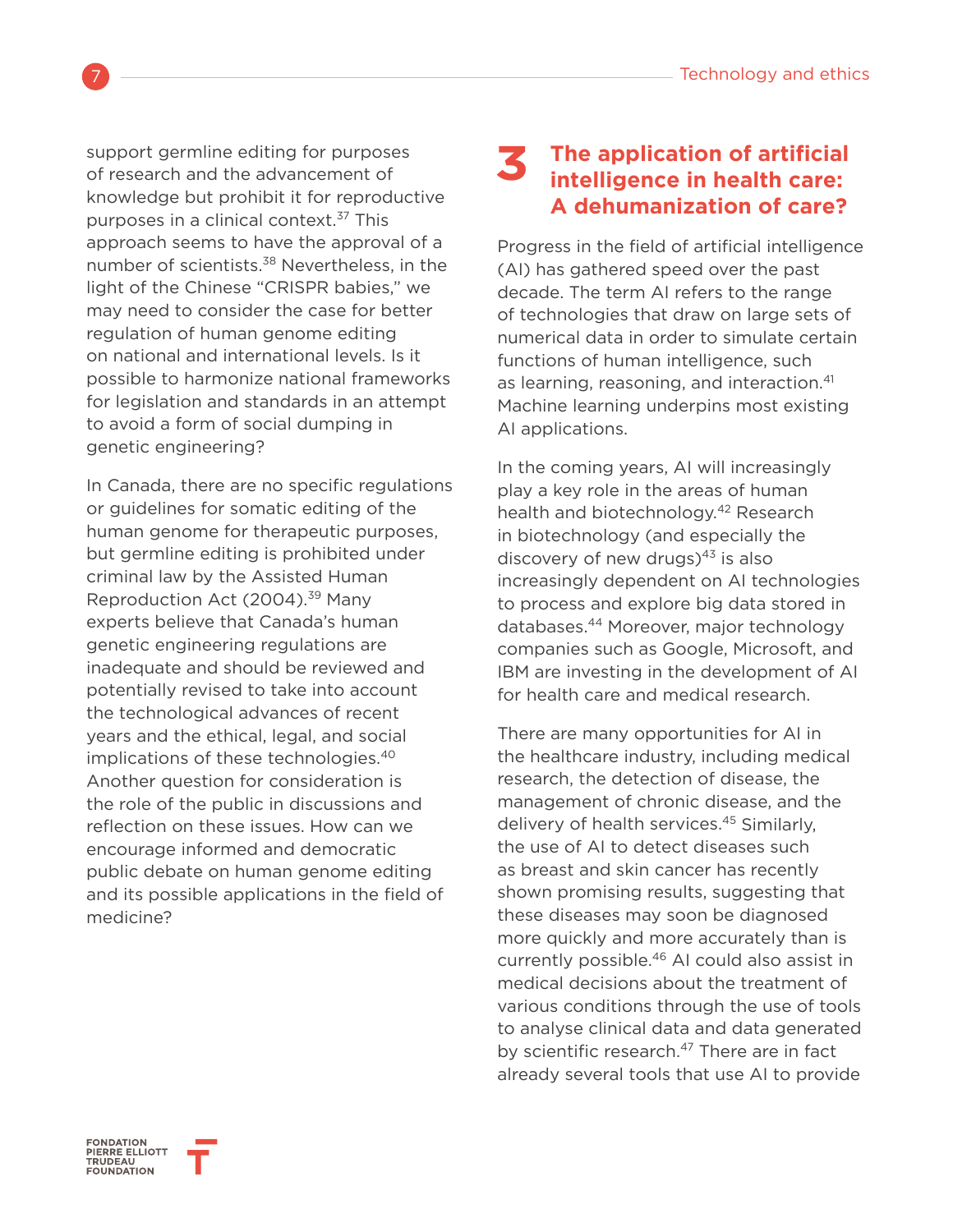personalized home health assessments and advice.

Although they have the potential to offer significant benefits, the various applications of AI in the health sector raise a host of ethical and social issues. We cannot underestimate the importance of the reliability and security of AI applications when they are used to make complex judgments in scenarios that require an understanding of the context and the ability to apply tacit knowledge. Medical applications of AI could make mistakes and, since the health or even the life of human beings is at stake, such errors could have serious consequences. Similarly, the question arises as to who can ultimately be held responsible for decisions made by AI, and how a person who suffers as a result of those decisions should be compensated.

The lack of transparency of AI systems is problematic; the decision-making process followed by an algorithm to arrive at a given conclusion is often quite opaque, even to the designers of the algorithm.<sup>48</sup> This black box phenomenon makes it difficult for humans to verify whether the result or the information produced by an algorithm is reliable. It also limits the ability of health professionals to explain to their patients why, for example, a particular treatment should be undertaken, thereby restricting the right of patients to make free and informed decisions about their health.

The use of AI in the health sector also poses significant risks to the protection of patient privacy. For an algorithm to be able to produce medical predictions

about an individual, access to personal data is needed and in this context it is not possible to anonymize the data (i.e., to break the link between data and individuals).49 While it is possible to obtain an individual's consent to use his or her personal data for a specific purpose at the time of collection, it is important to understand that, in the era of AI and big data, there are strong incentives to reuse data originally collected for a one reason for other ends, and to relate it to data from other sources in order to generate information that can be used for a variety of purposes.<sup>50</sup> This context makes it difficult for an individual to fully understand and control how their data will be used once collected.

With regard to the protection of privacy, concerns center on access by commercial companies to the health data of individuals (and the use of this data to better target the commercial promotion of their products). A recent case illustrates how, when AI is used in a medical context, personal data may end up in the hands of companies without the consent of the individuals concerned. As part of a partnership working on a trial of an AI application for medical purposes, a London hospital transferred the personal data of 1.6 million patients to a company called DeepMind. In 2017, this transfer of data was deemed illegal by the UK authority responsible for enforcing data protection legislation.51 Moreover, there is the risk that individuals' sensitive health-related data could be illegally accessed and altered by hackers attacking AI systems.

Another major ethical issue in AI applications in the health sector (as in

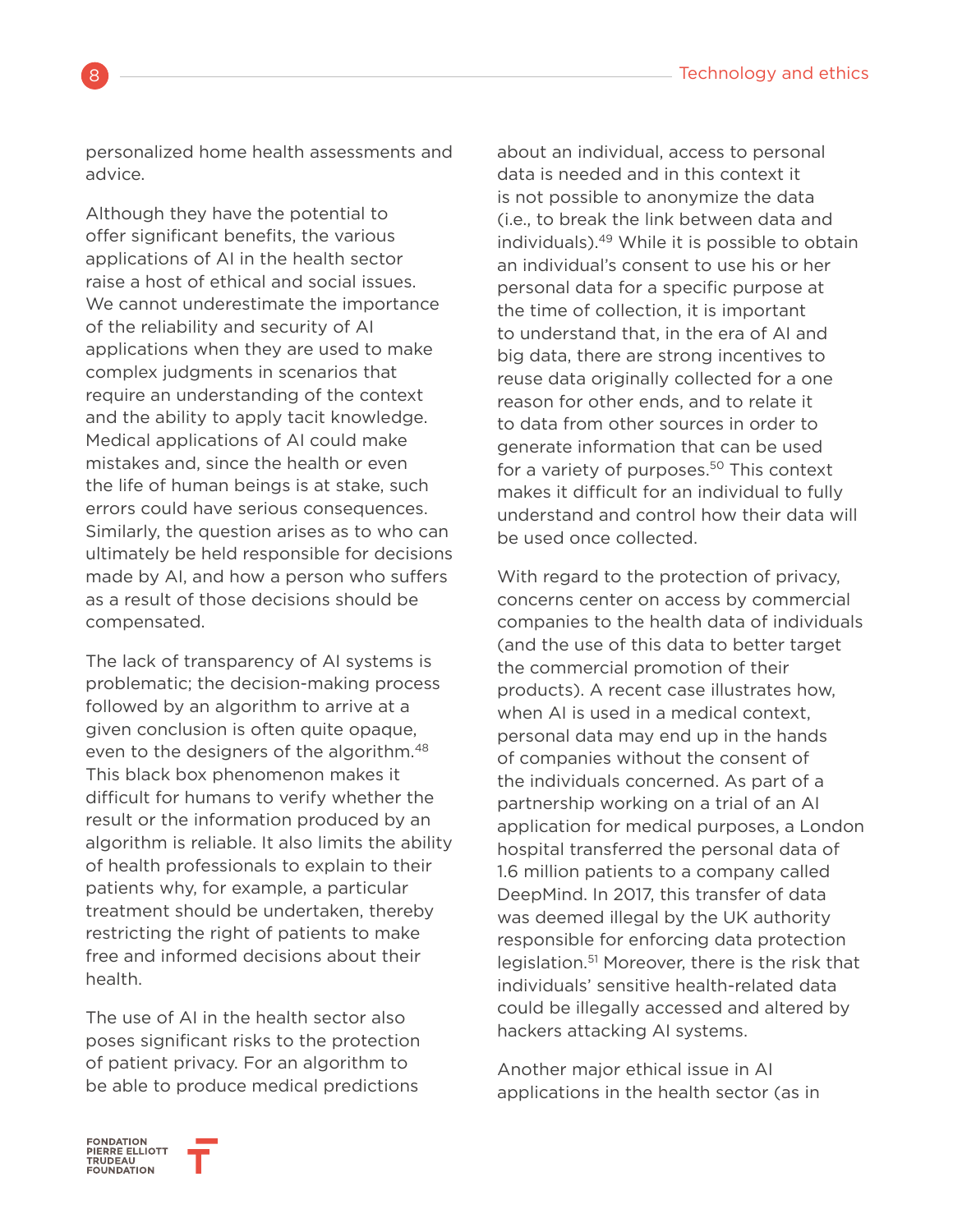<span id="page-10-0"></span>other areas) is that these technologies reproduce any bias in the source data that they are using. There is a commonly held view that the data used to train AI systems often do not represent the diversity of the population.<sup>52</sup> The individual biases of AI developers, who do not necessarily represent a diverse social profile, can be integrated into the algorithms themselves.<sup>53</sup> Attention has also been drawn to the risk that AI may discriminate insidiously – in ways that may be difficult to detect – in terms of gender, ethnicity, disability, or age. One study has shown, for example, that the validity of medical predictions made by algorithms may vary depending on race, gender, or socioeconomic status.<sup>54</sup> For these reasons, the healthcare benefits of AI technologies may not be equally accessible to all (in terms of the validity of therapeutic or diagnostic recommendations, fair access to healthcare resources, or impartial treatment by healthcare professionals).

In an attempt to deal with such ethical issues, some stakeholders from the AI community, along with representatives from the healthcare sector and others, have started to take action by formulating guidelines for the ethical development of AI.55 The Montreal Declaration for a Responsible Development of Artificial Intelligence is an important initiative in this respect, positioning Canada as a leader in AI ethics. In the field of healthcare alone, however, much remains to be done to promote regulation and the development of mechanisms to oversee AI, in order to reduce the risk of harm to individuals and society in general.

#### **Conclusion**

This document has drawn attention to the potential benefits of some biotechnologies and artificial intelligence – such as the possibility of detecting diseases earlier or curing them more easily – but has also illustrated the risks as well as the ethical and social issues posed. One of the most significant and pervasive issues is the risk that these new technologies will give rise to new forms of discrimination, inequality, and violations of human dignity, such as discrimination on the basis of genetic characteristics or unequal access to genetic enhancements. Other potential adverse effects include irreparable damage to the environment and to human health and the human genome.

From a more philosophical perspective, the new possibilities that are opened up by contemporary technologies compel us to reflect on the future of humanity: is it true, as Francis Fukuyama has argued in the context of the "biotechnology revolution," that we are heading towards a "posthuman future" where human nature is fundamentally changed?<sup>56</sup> How much have or will the new technologies alter humanity? Since biotechnology and artificial intelligence seem set to take an ever greater place in our lives, these questions and their corollary – how can we manage these technologies in ways that preserve human dignity and the values that are dear to us? – are of paramount importance for innovative thinkers and the engaged leaders of the 21st century. This is why the Pierre Elliott Trudeau Foundation will invite our 2020 Scholars to reflect on these issues, alongside our Fellows and Mentors, as part of the leadership training activities that they will be taking part in from the fall of 2020.



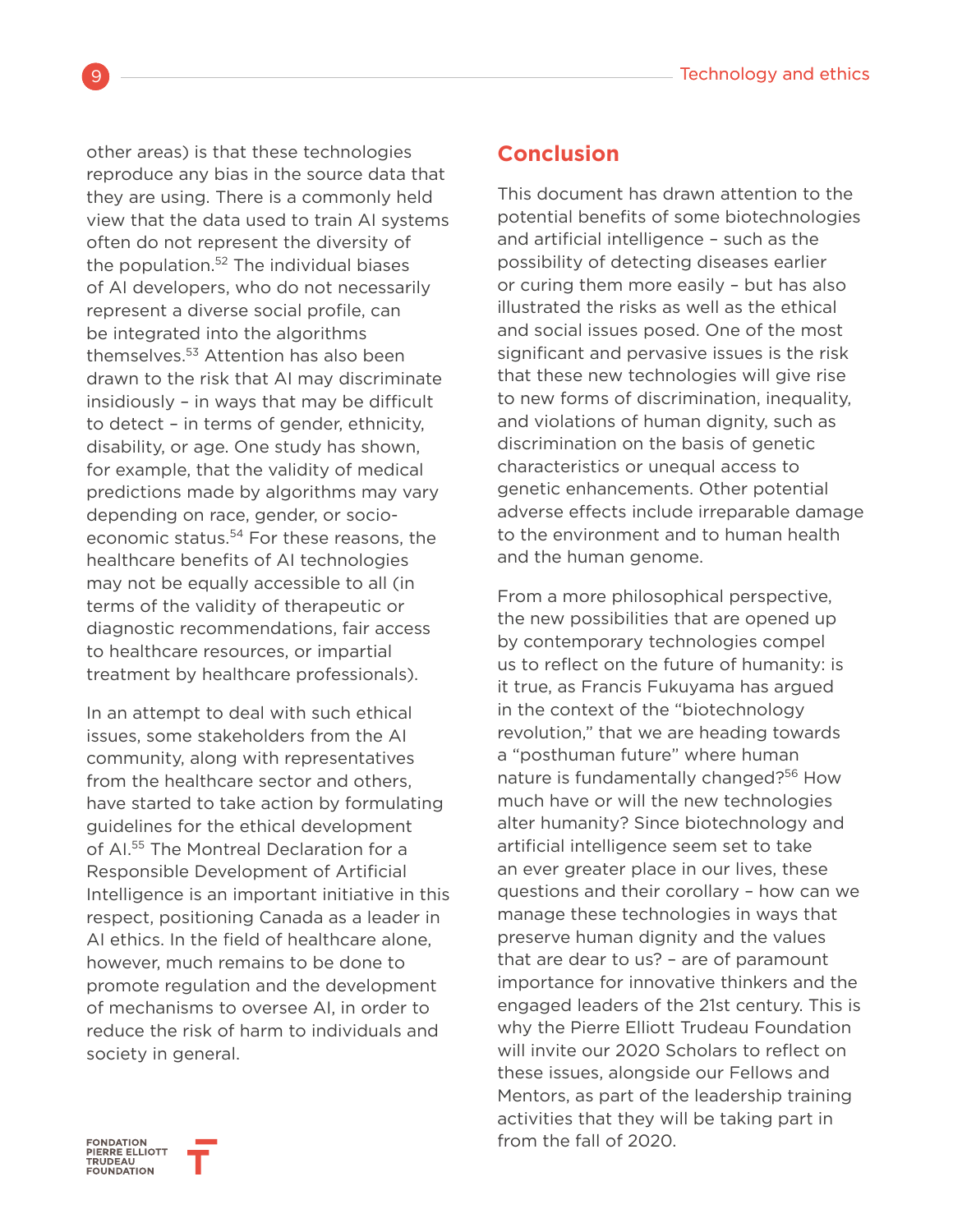#### **References**

<sup>1</sup> Génome Québec, "Tests génétiques pour les nuls," [http://www.genomequebec.com/tests](http://www.genomequebec.com/tests-genetiques)[genetiques.](http://www.genomequebec.com/tests-genetiques)

<sup>2</sup> Idem; Caulfied. T. and Baird, P. A., 2015, "Human Genome Project," Encyclopédie Canadienne; "Cheaper DNA sequencing unlocks secrets of rare diseases," Financial Times, March 5, 2018.

<sup>3</sup> Caulfied and Baird, *ibid*.

<sup>4</sup> "Le combat contre la discrimination génétique," Radio-Canada, February 25, 2019, [https://](https://ici.radio-canada.ca/premiere/emissions/les-eclaireurs/segments/entrevue/107565/richard-marce) [ici.radio-canada.ca/premiere/emissions/les-eclaireurs/segments/entrevue/107565/richard](https://ici.radio-canada.ca/premiere/emissions/les-eclaireurs/segments/entrevue/107565/richard-marce)[marceau-discrimination-genetique.](https://ici.radio-canada.ca/premiere/emissions/les-eclaireurs/segments/entrevue/107565/richard-marce)

<sup>5</sup> Caulfield, T., 2017, "Genetic revolution", A User's quide to cheating death (docuseries), season 1, episode 3.

<sup>6</sup> Finkler, L., Mykitiuk, R., Nisker, J. and Pioro, M. 2013, "Understanding the use of 'genetic predisposition' in Canadian legal decisions", McGill Journal of Law and Health, 7(1); Mykitiuk, R., 2000, "The New Genetics in the Post-Keynesian state," The Gender of Genetic Futures: The Canadian Biotechnology Strategy, Women and Health, Proceedings of a National Strategic Workshop held at York University, [https://papers.ssrn.com/sol3/papers.](https://papers.ssrn.com/sol3/papers.cfm?abstract_id=1745124.) [cfm?abstract\\_id=1745124.](https://papers.ssrn.com/sol3/papers.cfm?abstract_id=1745124.)

<sup>7</sup>Tallbear, K., 2013, Native American DNA: Tribal Belonging and the False Promise of Genetic Science, University of Minnesota Press.

<sup>8</sup> As well as offering personal genetic tests, biotechnology companies may seek genetic information from individuals as part of research to develop new drugs, for example ("Your DNA please: N.L. biotech hopes genome project will lead to new drugs", CBC, July 24, 2019).

9 ODG, Foire aux questions, <https://gdo.global/fr/odg-faq.>

<sup>10</sup> "Your DNA please: N.L. biotech hopes genome project will lead to new drugs," CBC, July 24, 2019.

<sup>11</sup> Finkler et al, *ibid*; Caulfield, T., 2013, "Genetics, ethics and the law," *Encyclopédie* Canadienne.

<sup>12</sup> Finkler et al, *ibid*.

<sup>13</sup> Fasken, January 24, 2019, "La Cour d'appel du Québec déclare invalide la Loi sur la nondiscrimination génétique," [https://www.fasken.com/fr/knowledge/2019/01/quebec-court-of](https://www.fasken.com/fr/knowledge/2019/01/quebec-court-of-appeal-strikes-down-federal-genetic-non-)[appeal-strikes-down-federal-genetic-non-discrimination-act/.](https://www.fasken.com/fr/knowledge/2019/01/quebec-court-of-appeal-strikes-down-federal-genetic-non-)

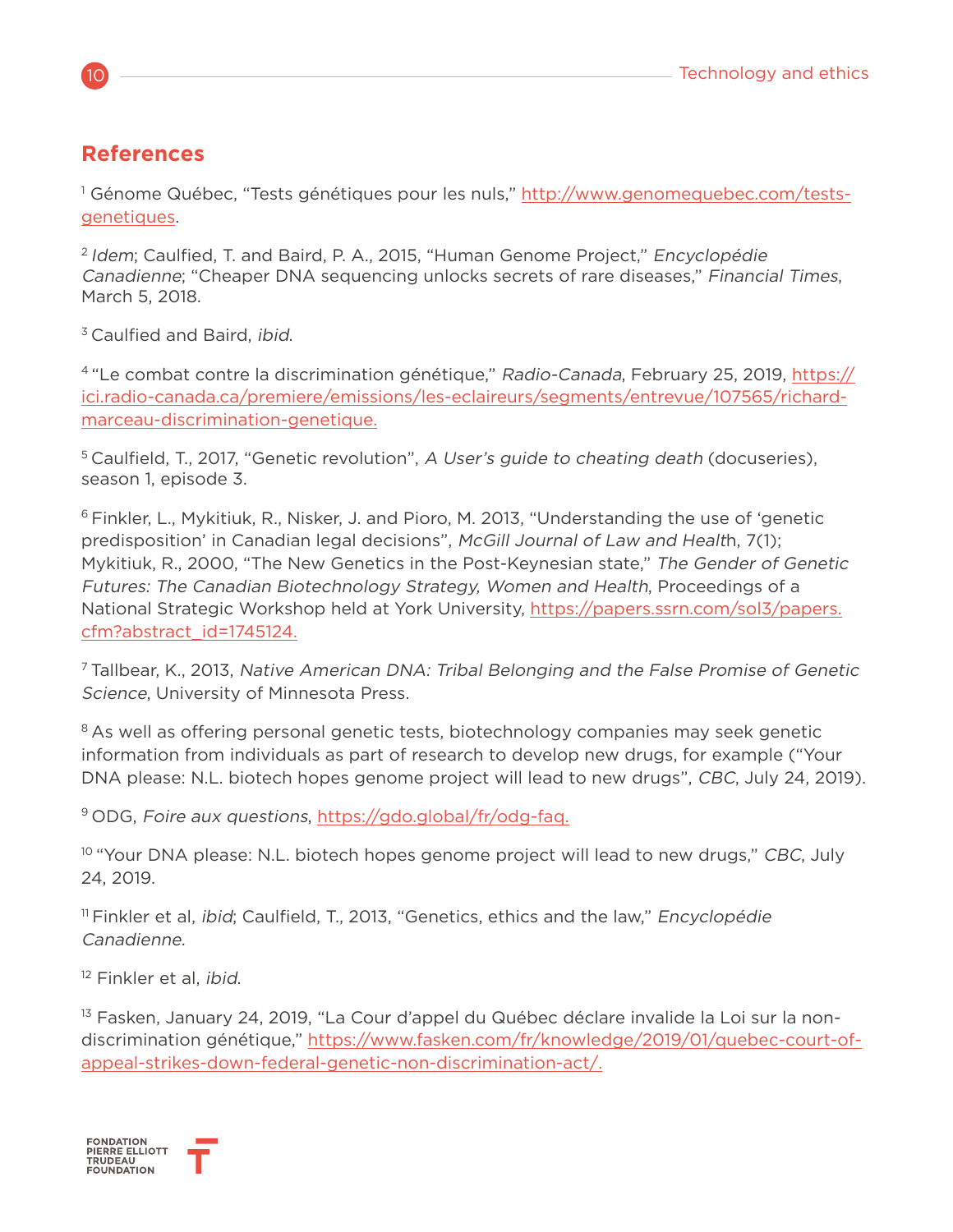<sup>14</sup> Ravitsky, V., 2017, "The shifting landscape of prenatal testing: Between reproductive autonomy and public health," Hastings Center Report.

<sup>15</sup> Mykitiuk, *ibid.* 

 $16$  Morton, O., 2019, "The engineering of living organisms could soon start changing everything," The Economist, April 4.

<sup>17</sup> The acronym CRISPR stands for "clustered regularly interspaced short palindromic repeats."

<sup>18</sup> National Human Genome Research Institute (NHGRI), "What is genome editing?" [https://](https://www.genome.gov/about-genomics/policy-issues/what-is-Genome-Editing) [www.genome.gov/about-genomics/policy-issues/what-is-Genome-Editing](https://www.genome.gov/about-genomics/policy-issues/what-is-Genome-Editing); Genome Québec, "Manipuler les genes, acceptable ou non?" [http://www.genomequebec.com/DATA/](http://www.genomequebec.com/DATA/TEXTEDOC/GQC_Fiche_ IngenierieGenes_Ecran_FR.pdf) [TEXTEDOC/GQC\\_Fiche\\_ IngenierieGenes\\_Ecran\\_FR.pdf](http://www.genomequebec.com/DATA/TEXTEDOC/GQC_Fiche_ IngenierieGenes_Ecran_FR.pdf); "Chirurgie génique: Premiers essais sur des Canadiens," La Presse, June 16, 2019 [https://www.lapresse.ca/actualites/](https://www.lapresse.ca/actualites/sciences/201906/15/01-5230352-chirurgie-genique-premiers-essais-s) [sciences/201906/15/01-5230352-chirurgie-genique-premiers-essais-sur-des-canadiens.php](https://www.lapresse.ca/actualites/sciences/201906/15/01-5230352-chirurgie-genique-premiers-essais-s).

<sup>19</sup> Scudellari, M., 2019, "Hijacking Evolution," Nature, vol. 571, July 11, p. 160.

 $20$  Idem.; "On the extinction of species." The Economist, November 10, 2018; "Vers un contrôle génétique des espèces nuisibles?", Science Presse, July 2019.

 $^{21}$ Idem

<sup>22</sup> "On the extinction of species," ibid.

<sup>23</sup> Natali Kofler, cited in Scudellari, *ibid*, p.162.

<sup>24</sup> "On the extinction of species," ibid.

 $25$  Idem.

 $26$ Idem.

<sup>27</sup> Génome Québec, *ibid.*; National Human Genome Research Institute (NHGRI), *ibid.* Experimental gene therapies have already been used to treat children with leukemia that has not responded to other treatments, but the CRISPR molecule was not use in these cases ([https://www.newscientist.com/ article/2119252-gene-editing-has-saved-the-lives-of-two](https://www.newscientist.com/ article/2119252-gene-editing-has-saved-the-lives-of-two-children-with-)[children-with-leukaemia/](https://www.newscientist.com/ article/2119252-gene-editing-has-saved-the-lives-of-two-children-with-)).

<sup>28</sup> Specifically, there is the a that CRISPR could cut the DNA in the wrong place; it is unclear what the effect of such an error might be on the patient (NHGRI, *ibid.*).

<sup>29</sup> NHGRI, *ibid.*; NHGRI, "How is genome editing used?" [https://www.genome.gov/about](https://www.genome.gov/about-genomics/policy-issues/Genome-Editing/How-genome-editing-is-used. )[genomics/policy-issues/Genome-Editing/How-genome-editing-is-used.](https://www.genome.gov/about-genomics/policy-issues/Genome-Editing/How-genome-editing-is-used. )

**FONDATION<br>PIERRE ELLIOTT<br>TRUDEAU<br>FOUNDATION**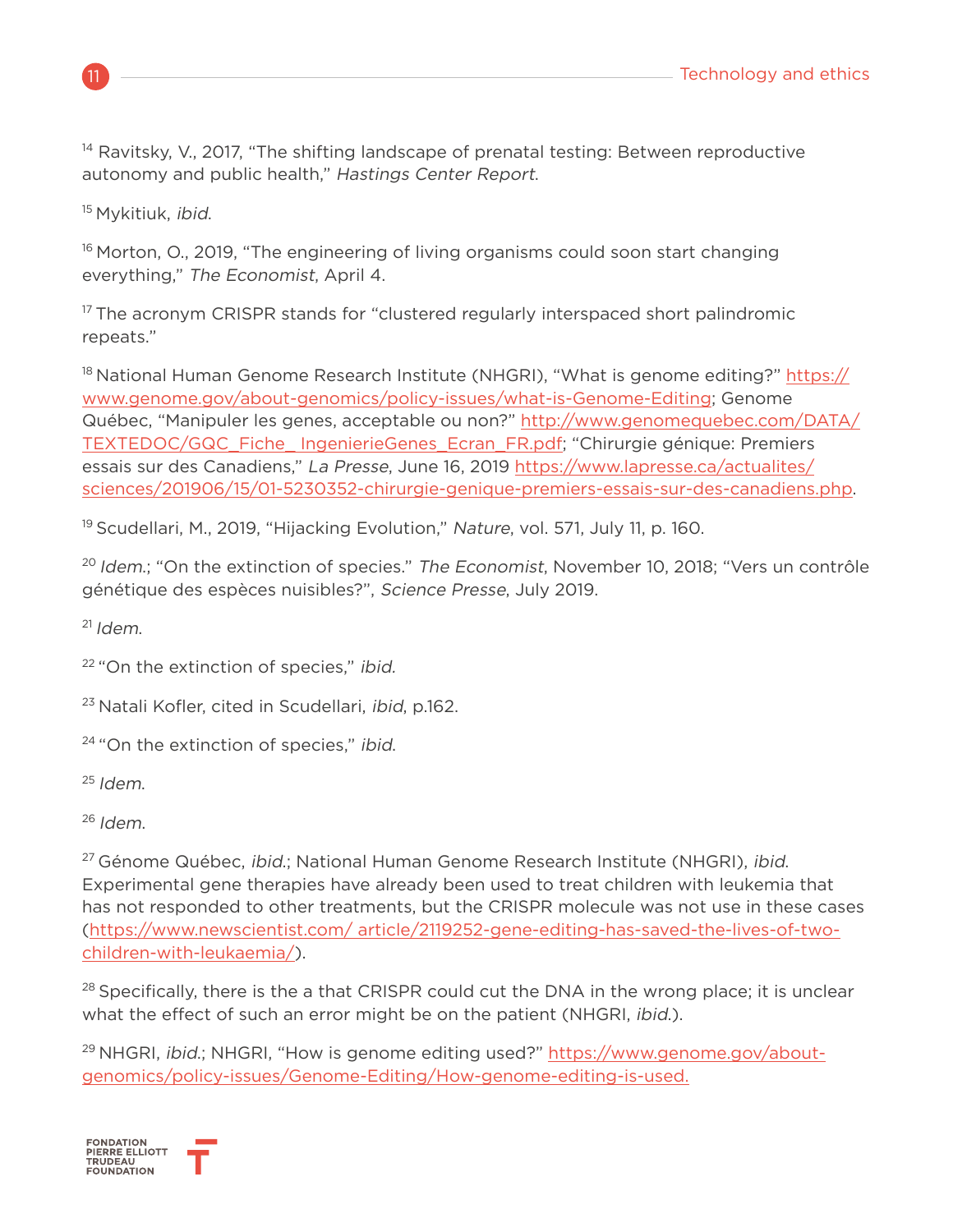<sup>30</sup> Knoppers, B. M., Nguyen, M. T., Noohi, F. and Kleiderman, E., 2018, L'ingénierie ciblée du génome humain: Considérations éthiques et politiques, policy document, Centre de génomique et politiques (CGP), Université McGill, <http://bit.ly/2hi1pAR>.

<sup>31</sup> National Academy of Sciences, 2017, Human genome editing: Science, ethics and governance, Report highlights, [http://nationalacademies.org/cs/groups/genesite/](http://nationalacademies.org/cs/groups/genesite/documents/webpage/gene_177260.pdf) [documents/webpage/gene\\_177260.pdf](http://nationalacademies.org/cs/groups/genesite/documents/webpage/gene_177260.pdf).

<sup>32</sup> Burke, K. L., "First person: Sheila Jasanoff," American Scientist, [https://www.](https://www.americanscientist.org/article/first-person-sheila-jasanoff) [americanscientist.org/article/first-person-sheila-jasanoff](https://www.americanscientist.org/article/first-person-sheila-jasanoff).

<sup>33</sup> "Chine: Scandale après l'annonce de premiers bébés génétiquement modifiés," La Presse, November 26, 2018.

 $34}$  Regalado, A. 2019, "Will gene editing alter the human race?" MIT Technology Review, Special Issue, p.87-95.

35 Lander, E., Baylis, F., Zhang, F., Charpentier, E., Berg, P. et al., 2019, "Adopt a moratorium on heritable genome editing," Nature, March 13, [https://www.nature.com/articles/d41586-019-](https://www.nature.com/articles/d41586-019-00726-5) [00726-5](https://www.nature.com/articles/d41586-019-00726-5).

<sup>36</sup> Knoppers et al., *ibid.*, p. 6.

<sup>37</sup> Idem.

38 NHGRI, "What is genome editing?" ibid; Knoppers et al., ibid.

<sup>39</sup> Knoppers et al., *ibid.* 

<sup>40</sup> Knoppers et al., ibid.; Knoppers, B. M., Ogbogu, U., Ravitsky, V. et al., 2017, Consensus statement: Gene editing, Genetic testing and Reproductive medicine in Canada, [http://www.](http://www.reseauthecell.qc.ca/images/TheCellDocs/ Nouvelles/Consensus_Statement_Final_updated_nov9.) [reseauthecell.qc.ca/images/TheCellDocs/ Nouvelles/Consensus\\_Statement\\_Final\\_updated\\_](http://www.reseauthecell.qc.ca/images/TheCellDocs/ Nouvelles/Consensus_Statement_Final_updated_nov9.) [nov9.pdf](http://www.reseauthecell.qc.ca/images/TheCellDocs/ Nouvelles/Consensus_Statement_Final_updated_nov9.); Maclure, J. and Hughes, D. 2019, "Quelle politique canadienne face aux bébés CRISPR?" Policy Options, [https://policyoptions.irpp.org/fr/magazines/avril-2019/quelle](https://policyoptions.irpp.org/fr/magazines/avril-2019/quelle-politique-canadienne-face-aux-bebes-cr)[politique-canadienne-face-aux-bebes-crispr/](https://policyoptions.irpp.org/fr/magazines/avril-2019/quelle-politique-canadienne-face-aux-bebes-cr).

<sup>41</sup> Nuffield Council on Bioethics, 2018, Artificial intelligence in healthcare and research, Bioethics briefing note, [http://nuffieldbioethics.org/wp-content/uploads/Artificial-](http://nuffieldbioethics.org/wp-content/uploads/Artificial-Intelligence-AI-in-healthcare-and-researc)[Intelligence-AI-in-healthcare-and-research.pdf](http://nuffieldbioethics.org/wp-content/uploads/Artificial-Intelligence-AI-in-healthcare-and-researc).

<sup>42</sup> Idem.; Snyder, M., 2018, "The Robots are Coming: Is AI the Future of Biotech?" [https://](https://labiotech.eu/features/ai-machine-learning-biotech/) [labiotech.eu/features/ai-machine-learning-biotech/](https://labiotech.eu/features/ai-machine-learning-biotech/).

<sup>43</sup> AI has the capacity to assist in the development of new drugs at lower costs and at a quicker pace (Snyder, ibid).

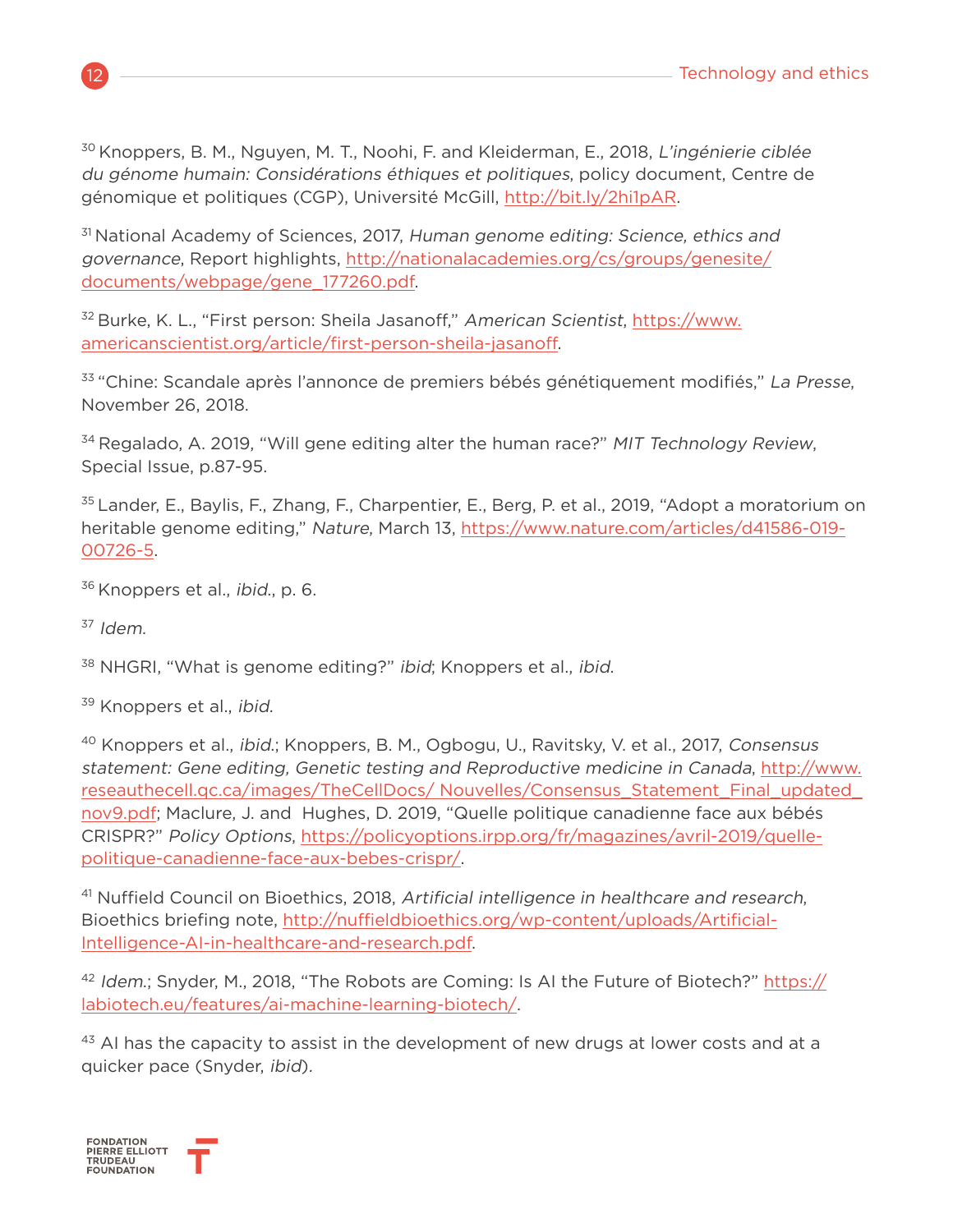<sup>44</sup> Oliveira, A. L., 2019, "Biotechnology, Big Data and Artificial Intelligence," Biotechnology Journal, 14(8) doi: 10.1002/biot.201800613.

<sup>45</sup> Nuffield Council on Bioethics, *ibid*; Genome Québec, 2019, "Une collaboration stratégique entre IVADO et Génome Québec," [http://www.genomequebec.com/448-nouvelle-une](http://www.genomequebec.com/448-nouvelle-une-collaboration-strategique-entre-ivado-et-genome-quebec/)[collaboration-strategique-entre-ivado-et-genome-quebec/.](http://www.genomequebec.com/448-nouvelle-une-collaboration-strategique-entre-ivado-et-genome-quebec/)

<sup>46</sup> Nuffield Council on Bioethics, *ibid*, p.3; Rigby, M. J., 2019, "Ethical dimensions of using artificial intelligence in health care," AMA Journal of Ethics, 21(2), doi: 10.1001/ amajethics.2019.121.

<sup>47</sup> Nuffield Council on Bioethics, ibid, p.3.

48 Commission de l'éthique en science et en technologie du Québec, 2018, "Utilisation de l'intelligence artificielle en santé: Trouver le bon dosage," [http://www.ethique.gouv.qc.ca/fr/](http://www.ethique.gouv.qc.ca/fr/ethique-hebdo/archives/eh-2018-11-30.html.) [ethique-hebdo/archives/eh-2018-11-30.html.](http://www.ethique.gouv.qc.ca/fr/ethique-hebdo/archives/eh-2018-11-30.html.)

<sup>49</sup> Idem.

<sup>50</sup> Nuffield Council on bioethics, 2015, The collection, linking and use of data in biomedical research and healthcare: Ethical issues – A guide to the report, p.1, [http://nuffieldbioethics.](http://nuffieldbioethics.org/wp-content/uploads/Biodata-a-guide-to-the-report-PDF.pdf.) [org/wp-content/uploads/Biodata-a-guide-to-the-report-PDF.pdf.](http://nuffieldbioethics.org/wp-content/uploads/Biodata-a-guide-to-the-report-PDF.pdf.)

<sup>51</sup> "Royal Free breached UK data law in 1.6m patient deal with Google's DeepMind," The Guardian, July 3, 2017 [https://www.theguardian.com/technology/2017/jul/03/google](https://www.theguardian.com/technology/2017/jul/03/google-deepmind-16m-patient-royal-free-deal-data-)[deepmind-16m-patient-royal-free-deal-data-protection-act.](https://www.theguardian.com/technology/2017/jul/03/google-deepmind-16m-patient-royal-free-deal-data-)

 $52$  It should also be noted that some populations, including Black, Asian, and ethnic minority populations, tend to be under-represented in clinical trials and research data (Nuffield Council on Bioethics, 2018, ibid.); Crawford, K., 2016, "Artificial intelligence's white guy problem," The New York Times, Opinion, [https://www.nytimes.com/2016/06/26/opinion/](https://www.nytimes.com/2016/06/26/opinion/sunday/artificial-intelligences-white-guy-problem.html;) [sunday/artificial-intelligences-white-guy-problem.html;](https://www.nytimes.com/2016/06/26/opinion/sunday/artificial-intelligences-white-guy-problem.html;) Snow, J. 2018, "'We're in a diversity crisis': Cofounder of Black in AI on what's poisoning algorithms in our lives," MIT Technology Review, [https://www.technologyreview.com/s/610192/were-in-a-diversity-crisis-black-in](https://www.technologyreview.com/s/610192/were-in-a-diversity-crisis-black-in-ais-founder-on-whats-p)[ais-founder-on-whats-poisoning-the-algorithms-in-our/](https://www.technologyreview.com/s/610192/were-in-a-diversity-crisis-black-in-ais-founder-on-whats-p); Hart, R. D., 2017, "If you're not a white male, artificial intelligence's use in healthcare could be dangerous," Quartz, [https://](https://qz.com/1023448/if-youre-not-a-white-male-artificial-intelligences-use-in-healthcare-could-be) [qz.com/1023448/if-youre-not-a-white-male-artificial-intelligences-use-in-healthcare-could](https://qz.com/1023448/if-youre-not-a-white-male-artificial-intelligences-use-in-healthcare-could-be)[be-dangerous/](https://qz.com/1023448/if-youre-not-a-white-male-artificial-intelligences-use-in-healthcare-could-be).

53 Nuffield Council on bioethics, 2018, ibid.

<sup>54</sup> Rigby, M. J., 2019, ibid.

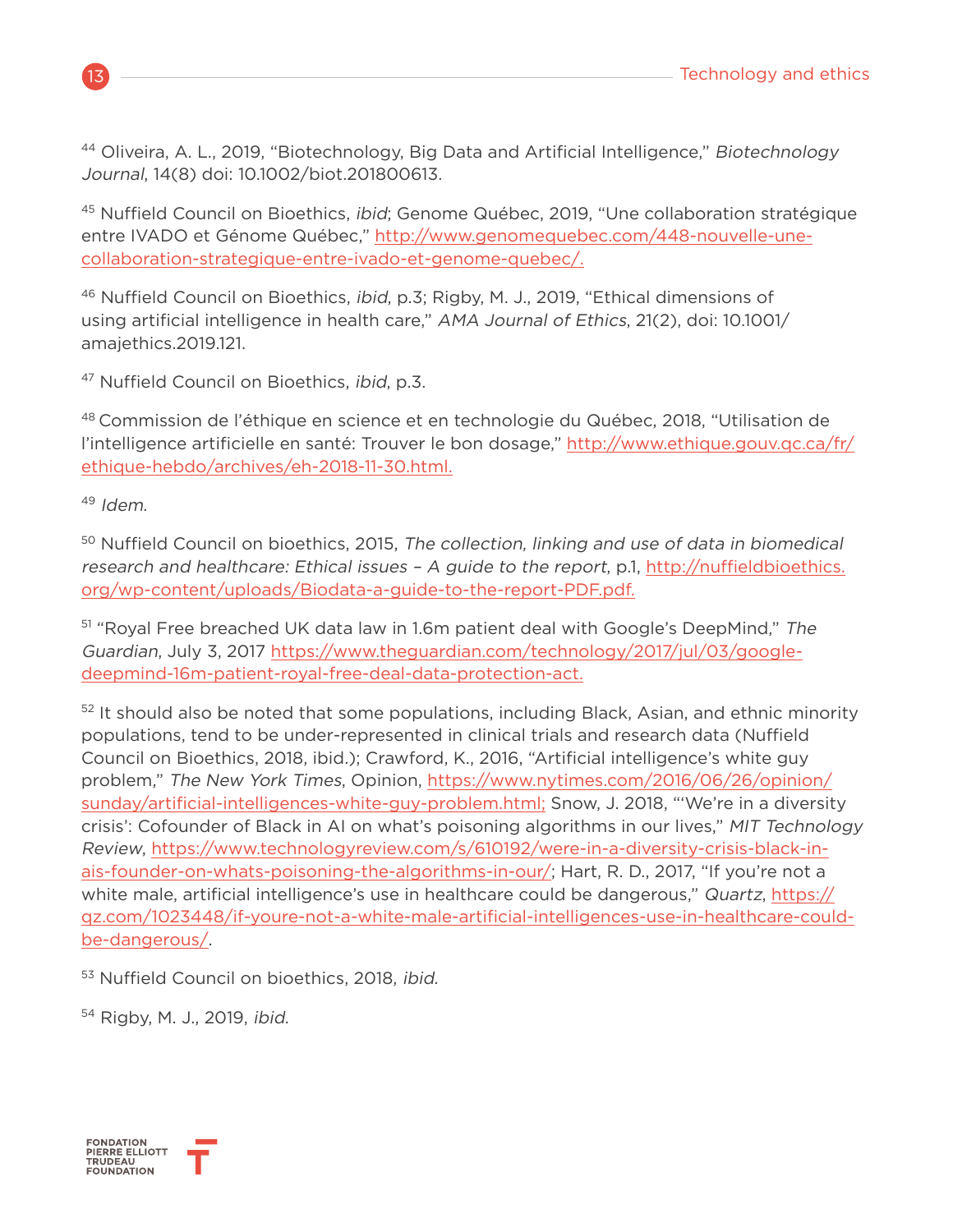<sup>55</sup> The Montreal Declaration for a Responsible Development of Artificial Intelligence, 2018, <https://www.declarationmontreal-iaresponsable.com/>; "University of Toronto's leading bioethics centre to design ethical artificial intelligence for health," March 2019, Dalla Lana School of Public Health, University of Toronto, [http://www.dlsph.utoronto.ca/2019/03/u-of](http://www.dlsph.utoronto.ca/2019/03/u-of-ts-leading-bioethics-centre-to-design-ethical-artificial-i)[ts-leading-bioethics-centre-to-design-ethical-artificial-intelligence-for-health/.](http://www.dlsph.utoronto.ca/2019/03/u-of-ts-leading-bioethics-centre-to-design-ethical-artificial-i)

<sup>56</sup> Fukuyama, F., 2002, Our Posthuman Future: Consequences of the Biotechnology Revolution, Farrar Straus & Giroux.

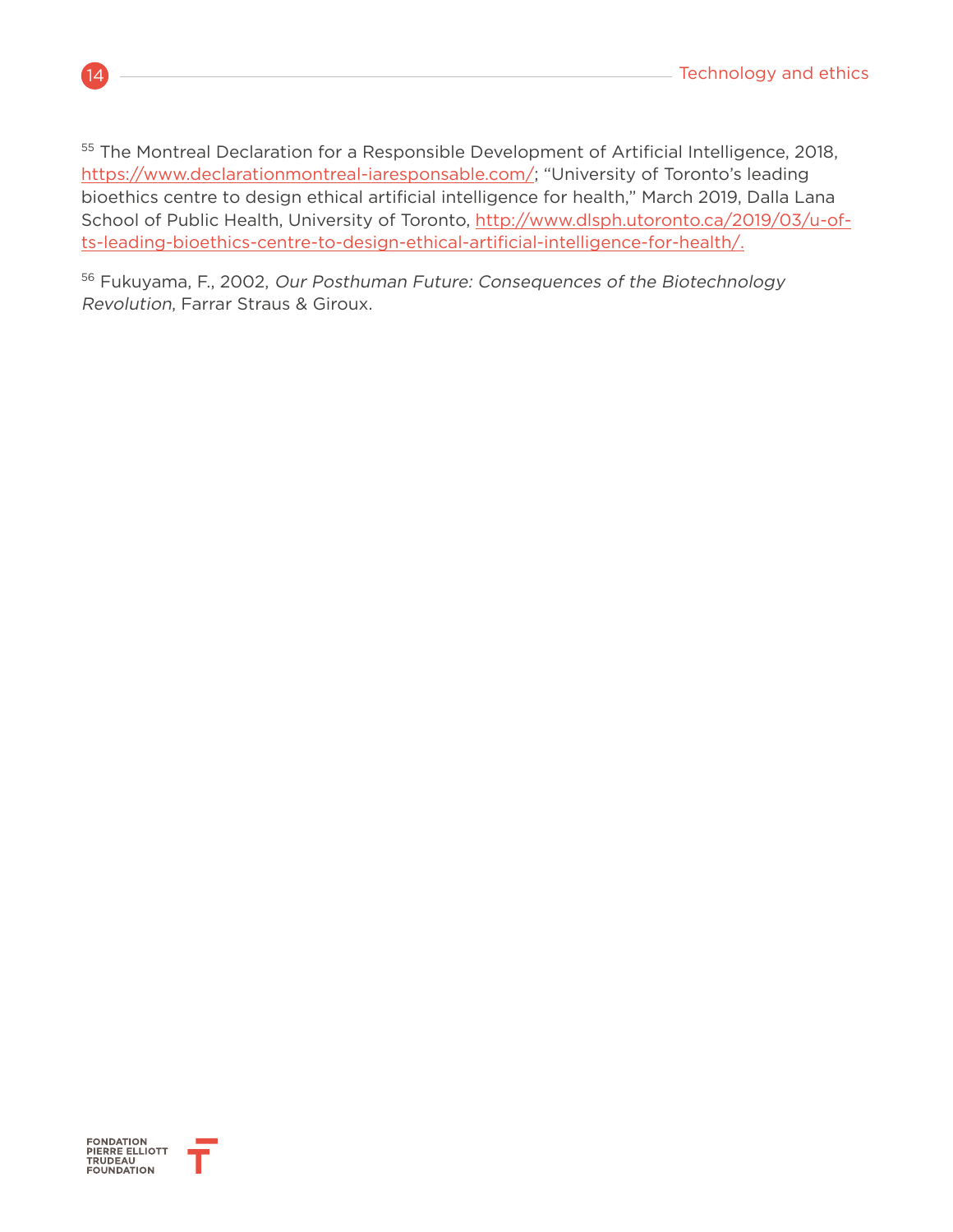#### **FONDATION PIERRE ELLIOTT TRUDEAU FOUNDATION**

The Pierre Elliott Trudeau Foundation is an independent and non-partisan charity established in 2001 as a living memorial to the former prime minister. In 2002, with the support of the House of Commons, the Government of Canada endowed the Foundation with the Advanced Research in the Humanities and Human Sciences Fund. The Foundation also benefits from private donations. By granting doctoral Scholarships, awarding Fellowships, appointing Mentors, and holding public events, the Foundation encourages critical reflection and action in four areas important to Canadians: human rights and dignity, responsible citizenship, Canada and the world, and people and their natural environment. **www.trudeaufoundation.ca**